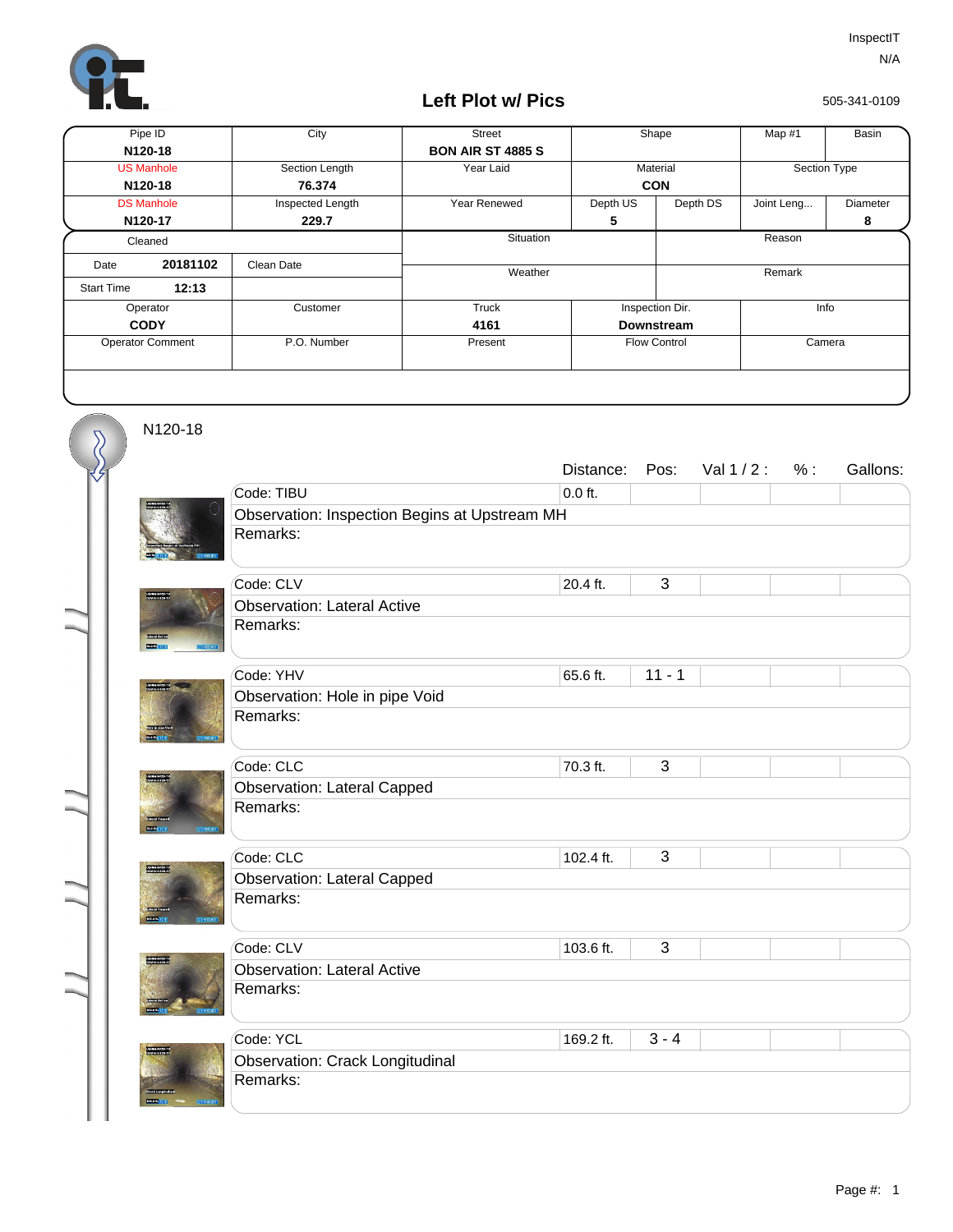

## **Left Plot w/ Pics**

505-341-0109

| Pipe ID                 |                   | City                                                        | Street                   |                   | Shape                   | Map #1       | Basin         |  |  |
|-------------------------|-------------------|-------------------------------------------------------------|--------------------------|-------------------|-------------------------|--------------|---------------|--|--|
| N120-18                 |                   |                                                             | <b>BON AIR ST 4885 S</b> |                   |                         |              |               |  |  |
| <b>US Manhole</b>       |                   | Section Length                                              | Year Laid                | Material          |                         | Section Type |               |  |  |
| N120-18                 |                   | 76.374                                                      |                          | <b>CON</b>        |                         |              |               |  |  |
| <b>DS Manhole</b>       |                   | Inspected Length                                            | Year Renewed             | Depth US          | Depth DS                | Joint Leng   | Diameter<br>8 |  |  |
| N120-17                 |                   | 229.7                                                       | Situation                | 5                 | Reason                  |              |               |  |  |
| Cleaned                 |                   |                                                             |                          |                   |                         |              |               |  |  |
| 20181102<br>Date        |                   | Clean Date                                                  | Weather                  |                   |                         | Remark       |               |  |  |
| <b>Start Time</b>       | 12:13             |                                                             |                          |                   |                         |              |               |  |  |
| Operator                |                   | Customer                                                    | Truck                    |                   | Inspection Dir.<br>Info |              |               |  |  |
| <b>CODY</b>             |                   |                                                             | 4161                     | <b>Downstream</b> |                         |              |               |  |  |
| <b>Operator Comment</b> |                   | P.O. Number                                                 | Present                  |                   | Flow Control<br>Camera  |              |               |  |  |
|                         | <b>CONTRACTOR</b> | Code: CLV<br><b>Observation: Lateral Active</b><br>Remarks: |                          | 172.0 ft.         | 3                       |              |               |  |  |
|                         |                   | Code: CLV                                                   |                          | 193.6 ft.         | 9                       |              |               |  |  |
|                         |                   | <b>Observation: Lateral Active</b>                          |                          |                   |                         |              |               |  |  |
|                         |                   | Remarks:                                                    |                          |                   |                         |              |               |  |  |
|                         |                   | Code: TIED                                                  |                          | 229.7 ft.         |                         |              |               |  |  |
|                         |                   | Observation: nspection Ends at Downstream MH                |                          |                   |                         |              |               |  |  |
|                         |                   | Remarks:                                                    |                          |                   |                         |              |               |  |  |
|                         |                   |                                                             |                          |                   |                         |              |               |  |  |

N120-17

∛